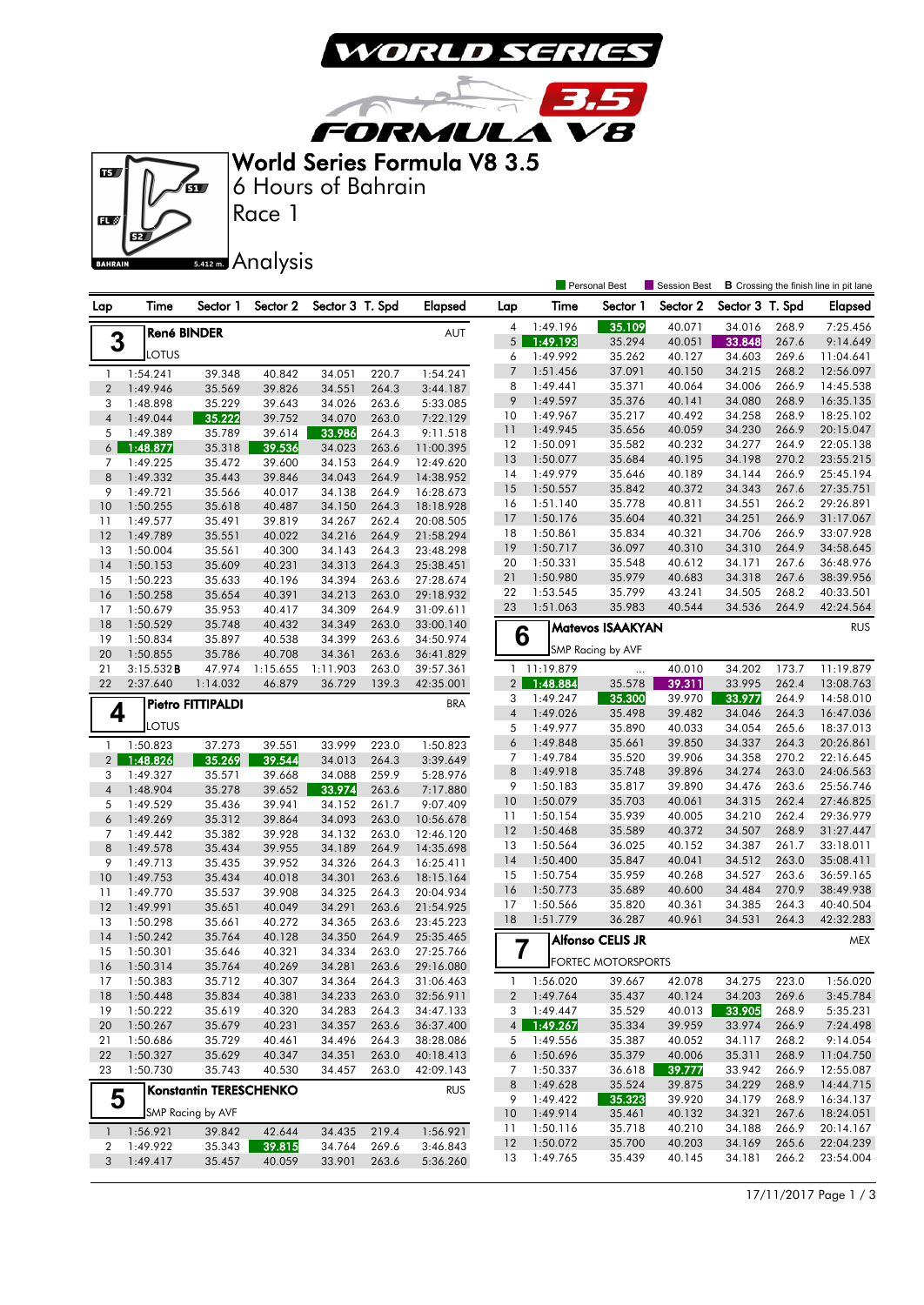

3.5

**FORMULA V8** World Series Formula V8 3.5

 $\sqrt{2}$ 



Race 1 6 Hours of Bahrain

## **5.412m.** Analysis

|                   |                      |                           |                  |                  |                |                        |                     |                      | Personal Best          | Session Best     |                  |                | <b>B</b> Crossing the finish line in pit lane |
|-------------------|----------------------|---------------------------|------------------|------------------|----------------|------------------------|---------------------|----------------------|------------------------|------------------|------------------|----------------|-----------------------------------------------|
| Lap               | Time                 | Sector 1                  | Sector 2         | Sector 3 T. Spd  |                | <b>Elapsed</b>         | Lap                 | Time                 | Sector 1               | Sector 2         | Sector 3 T. Spd  |                | <b>Elapsed</b>                                |
| 14                | 1:50.154             | 35.623                    | 40.161           | 34.370           | 266.2          | 25:44.158              | 19                  | 1:50.381             | 35.789                 | 40.046           | 34.546           | 263.6          | 34:49.292                                     |
| 15                | 1:50.088             | 35.752                    | 40.265           | 34.071           | 266.2          | 27:34.246              | 20                  | 1:50.234             | 35.608                 | 40.337           | 34.289           | 269.6          | 36:39.526                                     |
| 16                | 1:50.356             | 35.871                    | 40.330           | 34.155           | 266.2          | 29:24.602              | 21                  | 1:50.203             | 35.477                 | 40.189           | 34.537           | 269.6          | 38:29.729                                     |
| 17                | 1:50.714             | 35.938                    | 40.371           | 34.405           | 266.2          | 31:15.316              | 22                  | 1:50.608             | 35.787                 | 40.253           | 34.568           | 269.6          | 40:20.337                                     |
| 18                | 1:50.391             | 35.742                    | 40.382           | 34.267           | 266.2          | 33:05.707              | 23                  | 1:50.904             | 35.920                 | 40.499           | 34.485           | 263.6          | 42:11.241                                     |
| 19<br>20          | 1:50.740<br>1:51.410 | 36.003<br>36.763          | 40.480<br>40.378 | 34.257<br>34.269 | 266.2<br>266.9 | 34:56.447              | 12                  |                      | Yu KANAMARU            |                  |                  |                | <b>JPN</b>                                    |
| 21                | 1:50.446             | 35.655                    | 40.605           | 34.186           | 266.9          | 36:47.857<br>38:38.303 |                     |                      | RP MOTORSPORT          |                  |                  |                |                                               |
| 22                | 1:50.213             | 35.541                    | 40.496           | 34.176           | 269.6          | 40:28.516              | $\mathbf{1}$        | 1:53.093             | 38.823                 | 40.236           | 34.034           | 224.8          | 1:53.093                                      |
| 23                | 1:50.764             | 35.769                    | 40.363           | 34.632           | 269.6          | 42:19.280              | $\boldsymbol{2}$    | 1:50.216             | 35.376                 | 40.436           | 34.404           | 265.6          | 3:43.309                                      |
|                   |                      | Diego MENCHACA            |                  |                  |                | <b>MEX</b>             | 3                   | 1:49.188             | 35.204                 | 39.773           | 34.211           | 270.2          | 5:32.497                                      |
| 8                 |                      | <b>FORTEC MOTORSPORTS</b> |                  |                  |                |                        | 4                   | 1:49.259             | 35.373                 | 39.581           | 34.305           | 267.6          | 7:21.756                                      |
|                   |                      |                           |                  | 34.102           |                |                        | 5                   | 1:50.520             | 36.498                 | 40.034           | 33.988           | 264.3          | 9:12.276                                      |
| $\mathbf{1}$<br>2 | 1:55.455<br>1:49.908 | 40.339<br>35.720          | 41.014<br>39.835 | 34.353           | 218.9<br>269.6 | 1:55.455<br>3:45.363   | 6<br>$\overline{7}$ | 1:49.217<br>1:49.365 | 35.447<br>35.411       | 39.723<br>39.767 | 34.047<br>34.187 | 268.9<br>268.9 | 11:01.493<br>12:50.858                        |
| 3                 | 1:51.653             | 35.634                    | 41.440           | 34.579           | 270.9          | 5:37.016               | 8                   | 1:49.591             | 35.705                 | 39.766           | 34.120           | 268.2          | 14:40.449                                     |
| 4                 | 1:50.184             | 36.082                    | 39.923           | 34.179           | 267.6          | 7:27.200               | 9                   | 1:50.058             | 35.545                 | 39.897           | 34.616           | 268.9          | 16:30.507                                     |
| 5                 | 1:49.681             | 35.556                    | 39.993           | 34.132           | 267.6          | 9:16.881               | 10                  | 1:49.589             | 35.451                 | 39.909           | 34.229           | 268.9          | 18:20.096                                     |
| 6                 | 1:50.391             | 35.694                    | 40.077           | 34.620           | 266.9          | 11:07.272              | $\overline{11}$     | 1:49.670             | 35.599                 | 39.901           | 34.170           | 268.2          | 20:09.766                                     |
| 7                 | 1:50.527             | 35.717                    | 40.345           | 34.465           | 267.6          | 12:57.799              | 12                  | 1:50.042             | 35.596                 | 40.194           | 34.252           | 267.6          | 21:59.808                                     |
| 8                 | 1:50.313             | 35.818                    | 40.106           | 34.389           | 267.6          | 14:48.112              | <b>13</b>           | 1:49.802             | 35.538                 | 40.071           | 34.193           | 268.2          | 23:49.610                                     |
| 9                 | 1:49.946             | 35.718                    | 40.032           | 34.196           | 267.6          | 16:38.058              | 14                  | 1:49.801             | 35.606                 | 40.070           | 34.125           | 267.6          | 25:39.411                                     |
| 10                | 1:50.216             | 35.552                    | 40.459           | 34.205           | 266.9          | 18:28.274              | 15                  | 1:50.103             | 35.579                 | 40.211           | 34.313           | 268.9          | 27:29.514                                     |
| 11                | 1:50.596             | 35.711                    | 40.311           | 34.574           | 266.9          | 20:18.870              | 16                  | 1:50.304             | 35.715                 | 40.215           | 34.374           | 268.9          | 29:19.818                                     |
| 12                | 1:50.141             | 35.817                    | 40.112           | 34.212           | 266.9          | 22:09.011              | 17                  | 1:50.561             | 35.645                 | 40.592           | 34.324           | 268.9          | 31:10.379                                     |
| 13                | 1:50.833             | 35.631                    | 40.877           | 34.325           | 266.9          | 23:59.844              | 18                  | 1:50.554             | 35.715                 | 40.354           | 34.485           | 267.6          | 33:00.933                                     |
| 14                | 1:50.395             | 35.765                    | 40.369           | 34.261           | 266.9          | 25:50.239              | 19                  | 1:50.562             | 35.731                 | 40.445           | 34.386           | 269.6          | 34:51.495                                     |
| 15                | 1:51.140             | 35.712                    | 41.046           | 34.382           | 265.6          | 27:41.379              | 20                  | 1:50.706             | 35.779                 | 40.593           | 34.334           | 270.2          | 36:42.201                                     |
| 16<br>17          | 1:51.131<br>1:50.464 | 36.349<br>35.589          | 40.534<br>40.448 | 34.248<br>34.427 | 265.6<br>270.9 | 29:32.510<br>31:22.974 | 21<br>22            | 1:51.609<br>1:50.399 | 36.862<br>35.728       | 40.348<br>40.262 | 34.399<br>34.409 | 268.2<br>266.9 | 38:33.810<br>40:24.209                        |
| 18                | 1:51.194             | 36.283                    | 40.480           | 34.431           | 265.6          | 33:14.168              | 23                  | 1:50.727             | 35.826                 | 40.367           | 34.534           | 266.2          | 42:14.936                                     |
| 19                | 1:51.615             | 36.762                    | 40.367           | 34.486           | 264.9          | 35:05.783              |                     |                      |                        |                  |                  |                |                                               |
| 20                | 1:50.904             | 36.061                    | 40.540           | 34.303           | 266.2          | 36:56.687              | 1                   | $\overline{7}$       | <b>Henrique CHAVES</b> |                  |                  |                | <b>PRT</b>                                    |
| 21                | 1:51.366             | 36.207                    | 40.961           | 34.198           | 268.9          | 38:48.053              |                     | AVF                  |                        |                  |                  |                |                                               |
| 22                | 1:51.095             | 36.413                    | 40.442           | 34.240           | 265.6          | 40:39.148              | 1                   | 1:50.662             | 36.931                 | 39.772           | 33.959           | 214.6          | 1:50.662                                      |
| 23                | 1:51.850             | 36.017                    | 41.427           | 34.406           | 264.9          | 42:30.998              | $\overline{2}$      | 1:48.627             | 35.170                 | 39.429           | 34.028           | 267.6          | 3:39.289                                      |
|                   |                      | <b>Roy NISSANY</b>        |                  |                  |                | <b>FRA</b>             | 3                   | 1:49.230             | 35.731                 | 39.625           | 33.874           | 259.2          | 5:28.519                                      |
| 11                |                      |                           |                  |                  |                |                        | $\sqrt{4}$          | 1:48.924             | 35.475                 | 39.534           | 33.915           | 261.7          | 7:17.443                                      |
|                   |                      | <b>RP MOTORSPORT</b>      |                  |                  |                |                        | 5                   | 1:49.485             | 35.459                 | 39.902           | 34.124           | 260.5          | 9:06.928                                      |
| 1                 | 1:52.263             | 38.576                    | 39.763           | 33.924           | 229.1          | 1:52.263               | 6                   | 1:49.244             | 35.451                 | 39.695           | 34.098           | 261.1          | 10:56.172                                     |
| $\overline{2}$    | 1:50.561             | 35.524                    | 41.031           | 34.006           | 262.4          | 3:42.824               | 7                   | 1:49.457             | 35.636                 | 39.611           | 34.210           | 261.1          | 12:45.629                                     |
| 3                 | 1:48.638             | 35.072                    | 39.565           | 34.001           | 269.6          | 5:31.462               | 8                   | 1:49.480             | 35.521                 | 39.819           | 34.140           | 261.7          | 14:35.109                                     |
| 4                 | 1:49.223             | 35.349                    | 39.599           | 34.275           | 263.0          | 7:20.685               | 9                   | 1:49.622             | 35.513                 | 39.897           | 34.212           | 261.1          | 16:24.731                                     |
| 5                 | 1:49.016             | 35.409                    | 39.430           | 34.177           | 262.4          | 9:09.701               | 10                  | 1:49.686             | 35.509                 | 39.852           | 34.325           | 260.5          | 18:14.417                                     |
| 6                 | 1:49.301<br>1:49.625 | 35.429<br>35.594          | 39.620<br>39.703 | 34.252<br>34.328 | 263.0<br>262.4 | 10:59.002<br>12:48.627 | 11                  | 1:49.973             | 35.719<br>35.623       | 39.843<br>39.876 | 34.411<br>34.245 | 260.5<br>259.9 | 20:04.390                                     |
| 7<br>8            | 1:49.620             | 35.516                    | 39.621           | 34.483           | 261.7          | 14:38.247              | $ 12\rangle$<br>13  | 1:49.744<br>1:50.306 | 36.137                 | 39.870           | 34.299           | 259.2          | 21:54.134<br>23:44.440                        |
| 9                 | 1:49.596             | 35.670                    | 39.641           | 34.285           | 262.4          | 16:27.843              | 14                  | 1:50.335             | 35.761                 | 40.127           | 34.447           | 259.2          | 25:34.775                                     |
| 10                | 1:49.695             | 35.567                    | 39.788           | 34.340           | 263.6          | 18:17.538              | 15                  | 1:50.173             | 35.767                 | 39.974           | 34.432           | 259.9          | 27:24.948                                     |
| 11                | 1:49.690             | 35.522                    | 39.724           | 34.444           | 261.7          | 20:07.228              | - 16                | 1:49.815             | 35.656                 | 39.762           | 34.397           | 259.9          | 29:14.763                                     |
| 12                | 1:49.847             | 35.748                    | 39.738           | 34.361           | 261.7          | 21:57.075              | 17                  | 1:49.605             | 35.688                 | 39.712           | 34.205           | 261.1          | 31:04.368                                     |
| 13                | 1:50.158             | 35.656                    | 40.117           | 34.385           | 261.1          | 23:47.233              | - 18                | 1:50.272             | 35.655                 | 40.128           | 34.489           | 259.9          | 32:54.640                                     |
| 14                | 1:50.124             | 35.700                    | 40.057           | 34.367           | 261.7          | 25:37.357              | 19                  | 1:50.930             | 35.989                 | 40.419           | 34.522           | 261.7          | 34:45.570                                     |
| 15                | 1:50.161             | 35.622                    | 40.107           | 34.432           | 263.6          | 27:27.518              | 20                  | 1:50.564             | 35.854                 | 40.205           | 34.505           | 259.9          | 36:36.134                                     |
| 16                | 1:50.575             | 35.729                    | 40.256           | 34.590           | 261.7          | 29:18.093              | 21                  | 1:50.595             | 36.069                 | 40.131           | 34.395           | 260.5          | 38:26.729                                     |
| 17                | 1:50.523             | 35.842                    | 40.209           | 34.472           | 261.7          | 31:08.616              | 22                  | 1:50.457             | 35.541                 | 40.329           | 34.587           | 270.2          | 40:17.186                                     |
| 18                | 1:50.295             | 35.836                    | 40.065           | 34.394           | 262.4          | 32:58.911              | 23                  | 1:50.303             | 35.782                 | 40.162           | 34.359           | 268.2          | 42:07.489                                     |

17/11/2017 Page 2 / 3